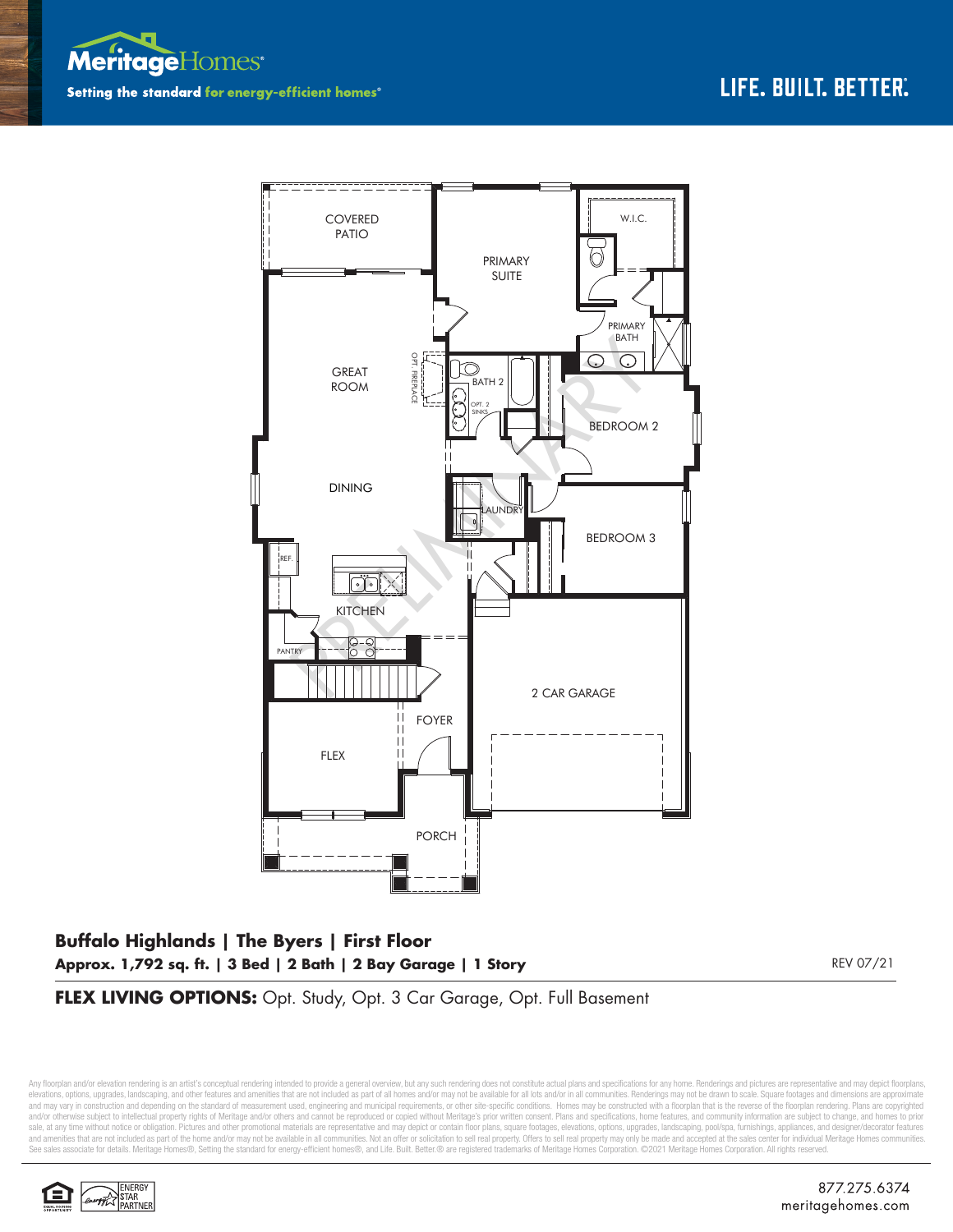



## **Buffalo Highlands | The Byers | Options Approx. 1,792 sq. ft. | 3 Bed | 2 Bath | 2 Bay Garage | 1 Story**

**FLEX LIVING OPTIONS:** Opt. Study, Opt. 3 Car Garage, Opt. Full Basement

Any floorplan and/or elevation rendering is an artist's conceptual rendering intended to provide a general overview, but any such rendering does not constitute actual plans and specifications for any home. Renderings and p elevations, options, upgrades, landscaping, and other features and amenities that are not included as part of all homes and/or may not be available for all lots and/or in all communities. Renderings may not be drawn to sca and may vary in construction and depending on the standard of measurement used, engineering and municipal requirements, or other site-specific conditions. Homes may be constructed with a floorplan that is the reverse of th and/or otherwise subject to intellectual property rights of Meritage and/or others and cannot be reproduced or copied without Meritage's prior written consent. Plans and specifications, home features, and community informa sale, at any time without notice or obligation. Pictures and other promotional materials are representative and may depict or contain floor plans, square footages, elevations, options, upgrades, landscaping, pool/spa, furn See sales associate for details. Meritage Homes®, Setting the standard for energy-efficient homes®, and Life. Built. Better.® are registered trademarks of Meritage Homes Corporation. ©2021 Meritage Homes Corporation. All r